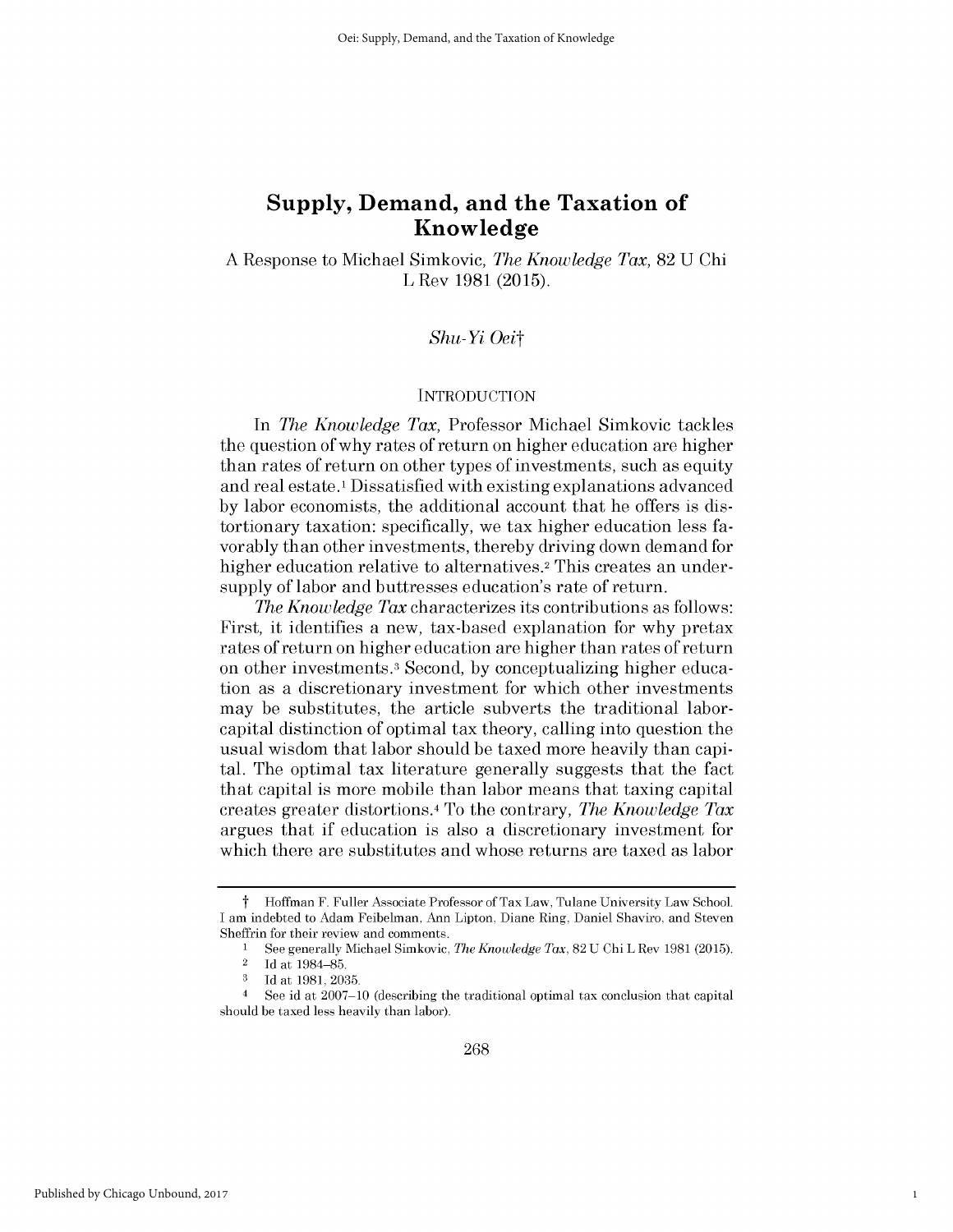income, then the traditional optimal tax conclusion that labor should be taxed more heavily becomes problematic.<sup>5</sup>

The effect of distortionary tax policy on human capital investment is a topic that has been investigated **by** economists since Professor Michael Boskin modeled the impact of taxes on the choice between human and physical capital investments in **1975.6** Thus, the main contribution of *The Knowledge Tax* is not so much its insights regarding the impact of distortionary taxation on human as opposed to traditional capital investment but rather the connection that it draws between distortionary taxation and **high** rates of return on higher education, coupled with its doctrinal **dis**cussion of the relevant tax rules and associated policy recommendations.<sup>7</sup> My sense, though, is that once we move from existing theoretical models to policy prescriptions, then empirics and nuances become important. And here *The Knowledge Tax* could do more to answer some of the critical questions that arise. For example, is higher education really taxed unfavorably as compared

**<sup>5</sup>** Simkovic, 82 U Chi L Rev at 2009-10 (cited in note 1).

**<sup>6</sup>**See, for example, Michael **J.** Boskin, *Notes on the Tax Treatment of Human Capital* \*4-10 (NBER Working Paper Series, Nov 1975), archived at http://perma.cc/E7SK-MRD3 (modeling the choice between investing in human or in physical capital, exploring tax incidence issues and the differential tax treatment of human and physical capital, and noting that income tax reduces both the return and the cost of human capital investment because the principal input into human capital investment is untaxed forgone wages). Other economists have followed suit. See, for example, Marc Nerlove, et al, *Comprehensive Income Taxation, Investments in Human and Physical Capital, and Productivity,* 50 J Pub Econ 397, 398-99, 406 (1993) (discussing how, under certain assumptions, a comprehensive income tax that applies to both labor and capital income discriminates against human capital investments relative to physical capital investments); Philip **A** Trostel, *The Effect of Taxation on Human Capital,* 101 J Polit Econ 327, 327, 337-46 (1993) (finding a "significant negative effect of proportional income taxation on human capital," in contrast to prior literature); James J. Heckman, *A Life-Cycle Model of Earnings, Learning, and Consumption,* 84 J Polit Econ Sli, S12, S27-29 (1976) (showing that "[s]ince an income tax depresses the rate of interest and lowers the cost of borrowing, and since forgone-earnings costs of investment may be written off when incurred, higher tax rates encourage human capital investment and may raise the present value of lifetime earnings"). See also Dennis Zimmerman, *Education Tax Credits, Higher Education, Federal,* in Joseph J. Cordes, Robert B. Ebel, and Jane G. Gravelle, eds, *The Encyclopedia of Taxation & Tax Policy* 100, 101 (Urban Institute 2d ed 2005) (noting that "forgone earnings, scholarships, and government grants represent a larger share of an individual's human capital investment than do most students' direct outlays, such as tuition, and these investments are effectively deducted when incurred because they are never included in income in the first place," and thus that human capital may actually be taxed more favorably than physical capital). While human capital investment as described in this literature could include elements other than higher education (such as on-the-job training), educational investment is a significant component of human capital investment. Thus, this literature is central to the higher education choices that Simkovic describes.

**<sup>7</sup>** See Simkovic, 82 U Chi L Rev at 1995-2003, 2010-35 (cited in note 1).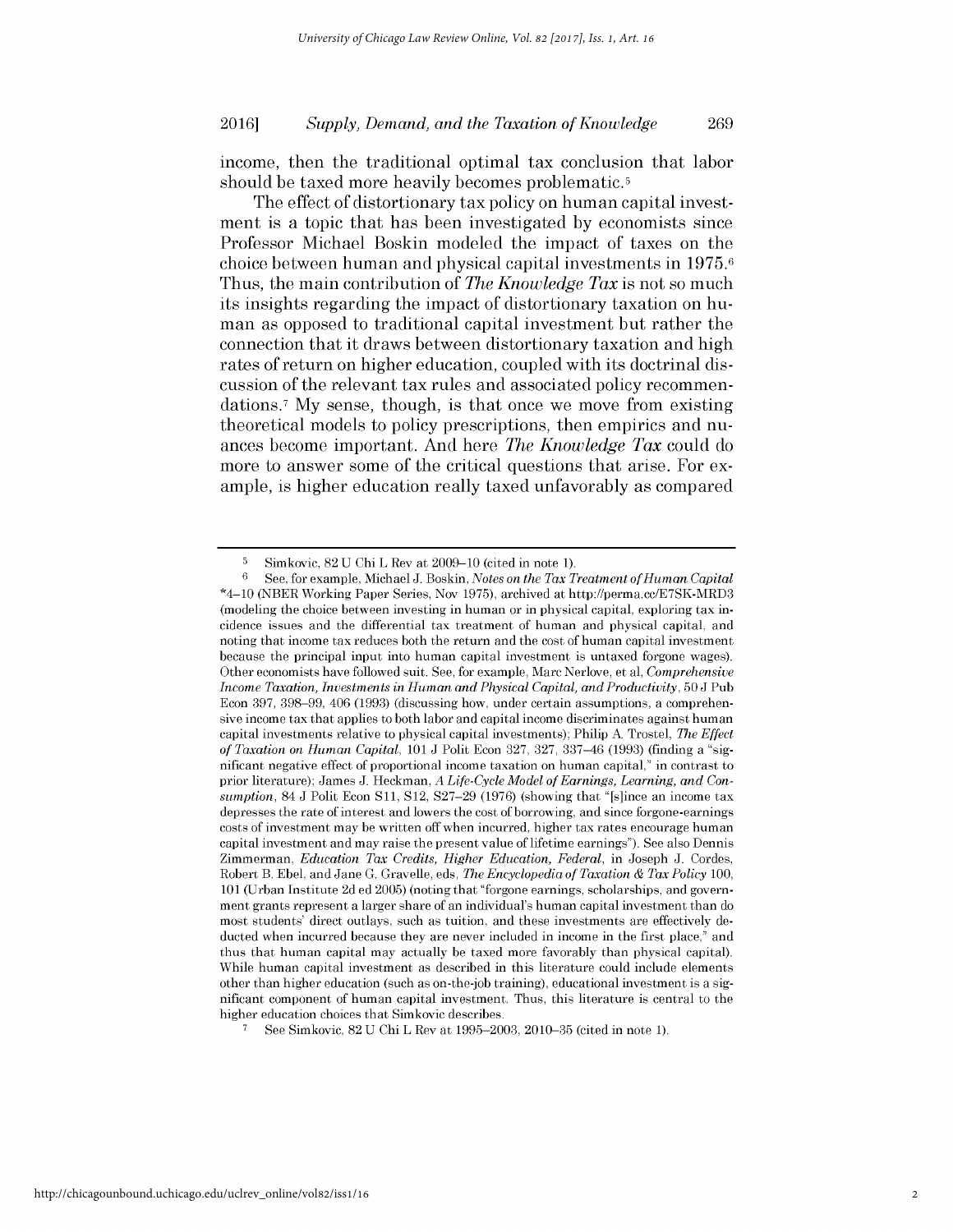to other investments? Are higher education and other investments actually substitutes? How might such substitutability differ for different types of higher education investment, such as college versus graduate school? More broadly, how do people decide to pursue higher education at all? Are all tax incentives or disincentives created equal, or are some particularly salient? How do supply-side tax provisions (that is, tax incentives affecting educational institutions and donors) factor into the analysis? These questions must be investigated before we can formulate sound policy.

In this invited response essay, I explore some of the issues raised but left open by *The Knowledge Tax.* I largely accept the factual premise on which Simkovic's argument is based—that pretax rates of return on higher education are higher than returns on equity8-but question some aspects of his argument and develop other aspects. I make three basic points.

First, it is not clear that higher education is, in fact, taxed less favorably than traditional investments. As others have pointed out, a potentially significant component of human capital investment—forgone earnings—is not taxed at all.<sup>9</sup> Furthermore, Simkovic's analysis focuses on the tax rules affecting demand for higher education while largely ignoring those that might affect supply. But surely in a market as idiosyncratic as the one for higher education, supply-side tax provisions play a nontrivial role. The impact of tax incentives on the supply of higher education needs to be more thoroughly understood before we can assess the relative treatments of human and other capital.

Second, Simkovic's analysis rests on the assumption that higher education and capital investment are substitutes, but it is not clear the extent to which this is the case. The market for education is distinctive, and an economic analysis like the one that Simkovic presents may not provide an accurate picture of real-

<sup>8</sup> See id at 1995-2003. See also Claudia Goldin and Lawrence F. Katz, *The Race between Education and Technology* 50-53 (Belknap 2008) (noting the rise in education premiums in the second half of the twentieth century). But see James J. Heckman, Lance J. Lochner, and Petra E. Todd, *Earnings Functions and Rates of Return* \*20 (IZA Discussion Paper Series, Jan 2008), archived at http://perma.cc/YE9V-NMQ3 (suggesting that high estimated psychic costs to schooling are one reason why rates of return to high school are high while dropout rates are also high).

**<sup>9</sup>** See Trostel, 101 J Polit Econ at 328 (cited in note 6); Heckman, 84 J Polit Econ at S12, **S28** (cited in note 6); Boskin, *Notes on the Tax Treatment of Human Capital* at \*4 (cited in note 6).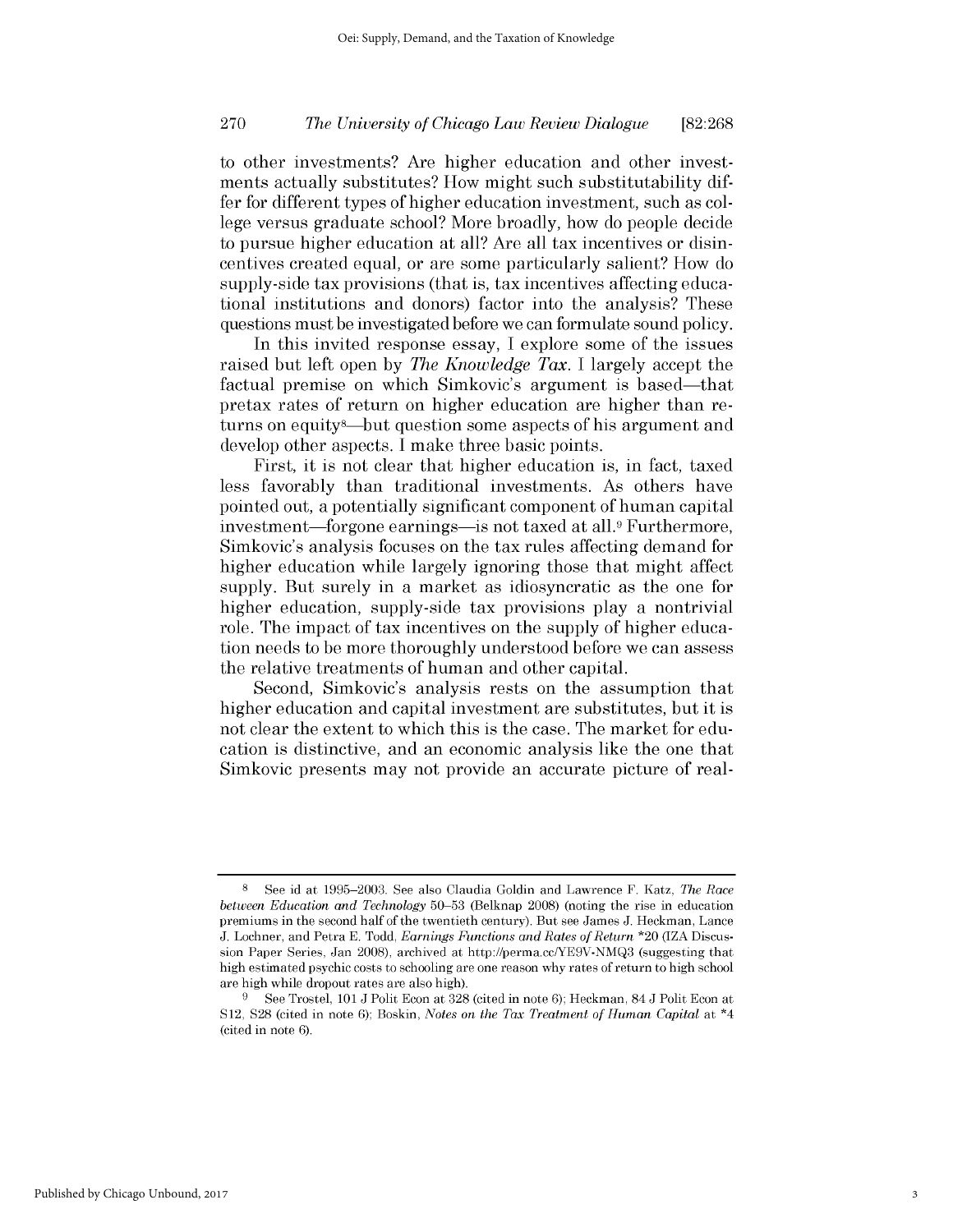world decisionmaking. This question of how higher education decisions are actually made is foundational to Simkovic's argument, <sup>10</sup> so it could have been explored in greater depth.

Relatedly, to the extent that tax considerations play a role in the decisions of potential students, we need a theory of which tax incentives matter. Lumping together "the taxation of higher education" to contrast it with the taxation of traditional investments is an effective rhetorical move if one wants to wrestle the optimal tax elephant, but the salience revolution is upon us. As this growing body of literature reveals, not all tax incentives are created equal, and depending on design, timing, and other features, some are likely to be more salient than others.11 *The Knowledge Tax* left me craving a typology of *which* tax rules are likely to matter at the time people decide whether to pursue higher education, which ones are likely to go unnoticed, and how design considerations may affect the effectiveness of various tax provisions. Parts I through III address each of these points in turn. <sup>12</sup>

### I. Is HIGHER EDUCATION TAXED UNFAVORABLY?

*The Knowledge Tax* argues that higher education is taxed more heavily than physical investments, but it is not clear that this is actually the case. Professor Simkovic points out that taxation of business investments permits cost recovery through deductions, depreciation, or basis recovery on sale, and that appreciation generally receives favorable long-term capital gain treatment on sale.13 He argues that features such as favorable rates for qualified dividends, stepped-up basis on appreciated assets bequeathed at death, tax deferral for tax-advantaged retirement

<sup>10</sup> See Simkovic, 82 U Chi L Rev at 1985-95 (cited in note 1) (analyzing higher education choice as a type of investment).

**<sup>11</sup>**See, for example, Andrew T. Hayashi, *The Legal Salience of Taxation,* 81 U Chi L Rev 1443, 1446-51 (2014); David Gamage, *On the Future of Tax Salience Scholarship: Operative Mechanisms and Limiting Factors,* 41 Fla St U L Rev 173, 174-76, 181 (2013); Lilian V. Faulhaber, *The Hidden Limits of the Charitable Deduction: An Introduction to Hypersalience,* 92 BU L Rev 1307, 1307-11 (2012); Jacob Goldin, *Sales Tax Not Included: Designing Commodity Taxes for Inattentive Consumers,* 122 Yale L J 258, 260-66 (2012); David Gamage and Darien Shanske, *Three Essays on Tax Salience: Market Salience and Political Salience,* 65 Tax L Rev 19, 20-22 (2011); Deborah H. Schenk, *Exploring the Salience Bias in Designing Taxes,* 28 Yale J Reg 253, 261-63 (2011); Brian Galle, *Hidden Taxes,* 87 Wash U L Rev **59,** 62-65, 72-77 (2009). See also note 54.

<sup>12</sup> For a related commentary that makes points consistent with some of those explored in this Essay, see Daniel Shaviro, *Tax Policy Colloquium, Week 2: Michael Simkovic's* The Knowledge Tax (Start Making Sense, Jan 27, 2016), archived at http://perma.cc/2DWC-JD7M.

<sup>13</sup> Simkovic, 82 U Chi L Rev at 2011-14 (cited in note 1).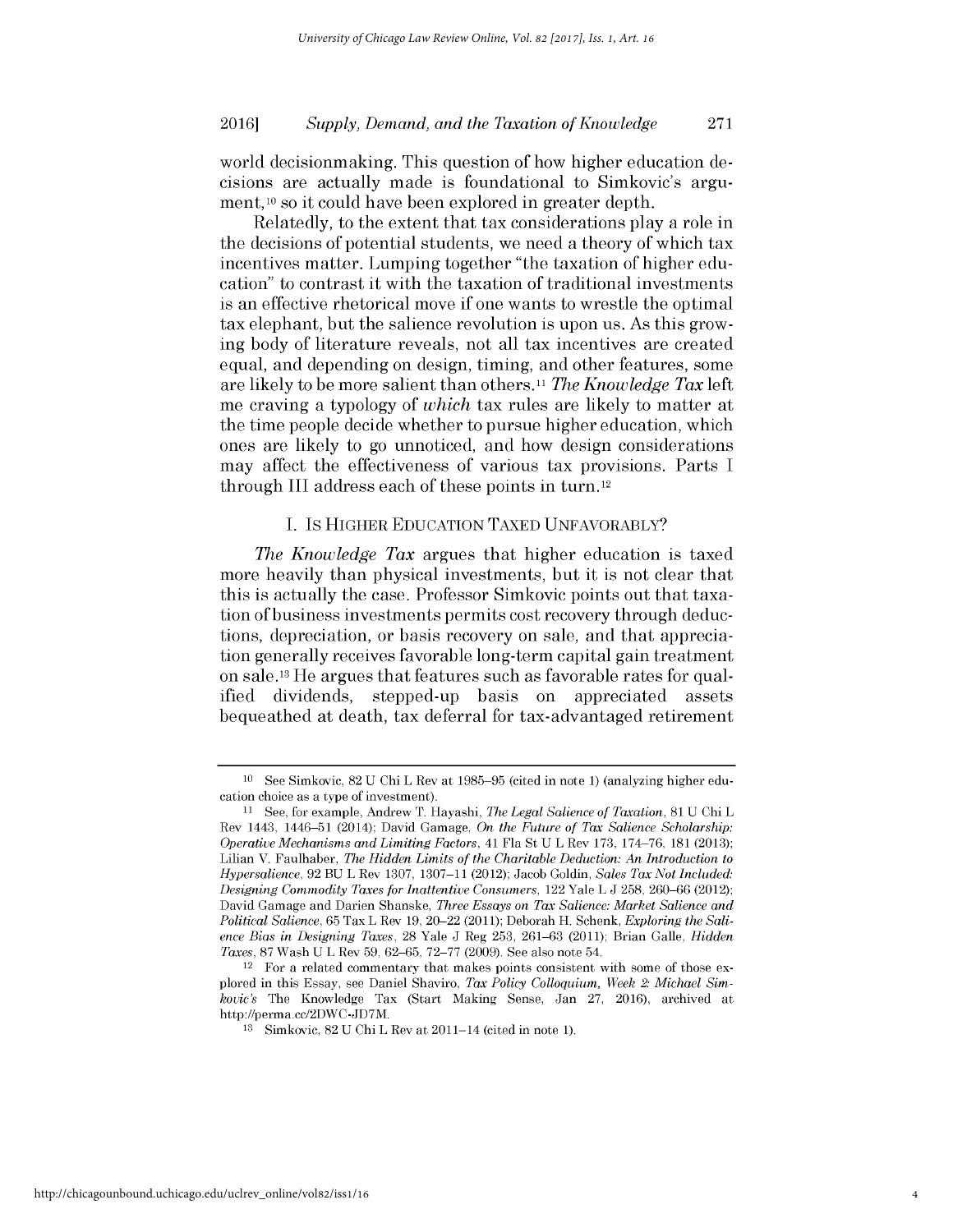accounts, and various tax advantages for real estate investments also come together to create a comparatively favorable tax regime for investment income.14 According to Simkovic, this favorable regime for traditional investments contrasts with a less favorable set of rules for taxation of higher education returns.<sup>15</sup> Progressive taxes on labor income result in earnings premiums being taxed at higher average and marginal rates, which exacerbates the costs of shifting income from early to later years.<sup>16</sup> Such progressivity is not offset by capitalization of costs and other basis recovery, as is the case with traditional investments.17 Furthermore, deductions for higher education expenditures are limited, so cost recovery is less favorable than for traditional investments.18

As noted, the idea that the differential taxation of human and physical capital may distort investment decisions is not new, and the effects have previously been modeled by economists. 19 While some have argued that human capital is, in fact, treated more harshly than physical capital, others disagree.<sup>20</sup> Simkovic chimes in on the side of those who think human capital is taxed unfavorably. However, most of these analyses (Simkovic's included) have focused on the demand side—that is, on the tax rules affecting returns to labor. *The Knowledge Tax* briefly touches on, but does not really discuss, the ways in which higher education is potentially treated more favorably than other investments once provisions affecting the supply of education (such as the charitable contribution deduction and the nonprofit exemption for higher education institutions) are taken into account.<sup>21</sup> But such supplyside tax provisions are surely material enough that their effects ought to be carefully analyzed. The federal tax exemption for higher education institutions is a major tax expenditure.<sup>22</sup> The tax

 $14$  Id at 2013-18.

 $15$  Id at 2018-26.

<sup>&</sup>lt;sup>16</sup> See id at 2026-27.

 $17$  Simkovic,  $82$  U Chi L Rev at  $2018-20$  (cited in note 1).

<sup>&</sup>lt;sup>18</sup> See id at 2018-26.

<sup>19</sup> See note 6.

<sup>20</sup>Compare Boskin, *Notes on the Tax Treatment of Human Capital* at \*4-10 (cited in note 6), and Nerlove, et al, 50 J Pub Econ at 398-99 (cited in note 6), with Zimmerman, *Education Tax Credits* at 101 (cited in note **6),** and Heckman, 84 J Polit Econ at S27-29 (cited in note 6).

 $21$  Simkovic,  $82$  U Chi L Rev at  $2024-26$  (cited in note 1).

<sup>22</sup> See 26 USC § 501(c)(3). See also Joint Committee on Taxation, *Estimates of Federal Tax Expenditures for Fiscal Years 2014-2018,* JCX-97-14, \*29 (Aug 5, 2014), archived at http://perma.cc/9H5M-KRDZ.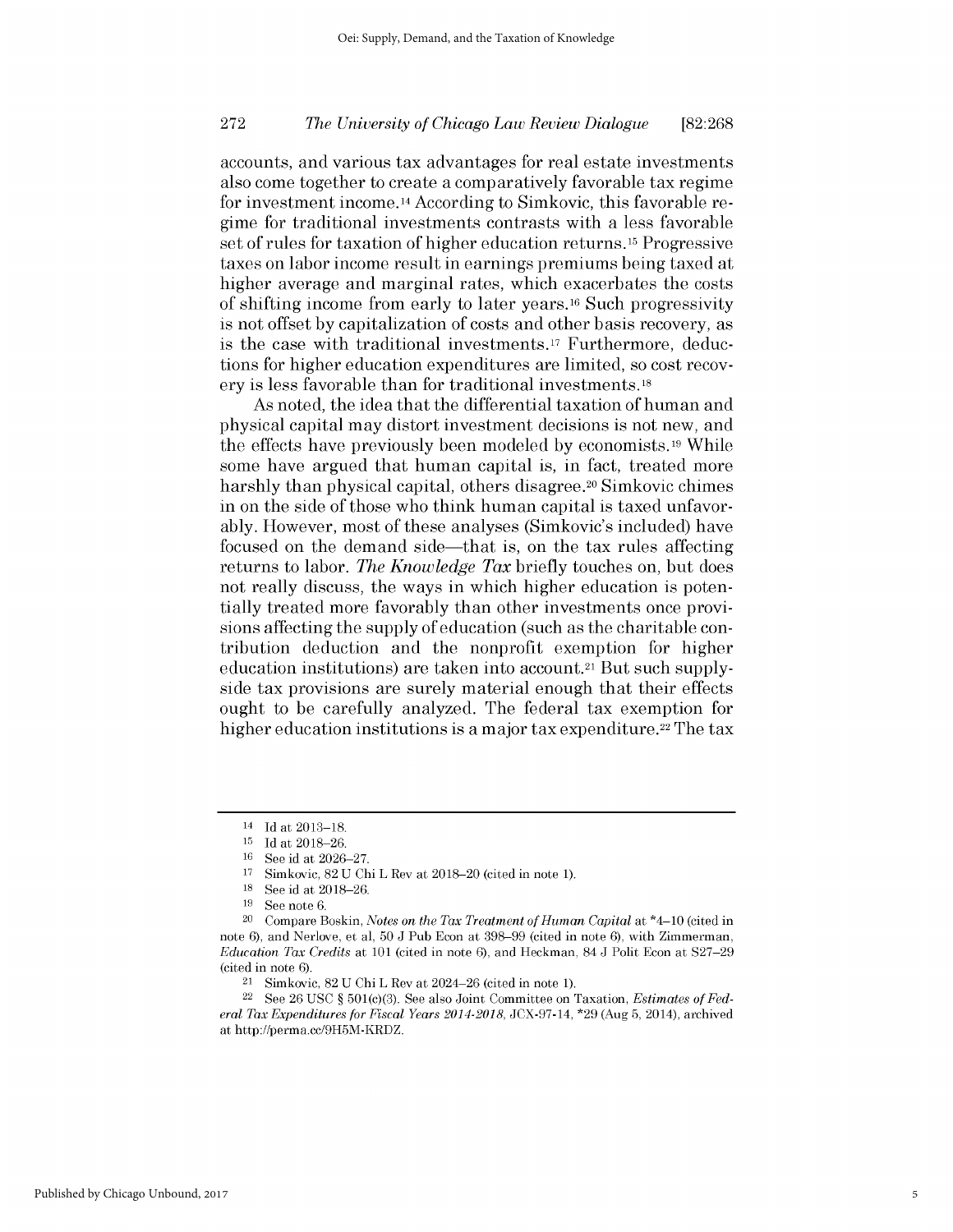deduction for charitable contributions is also a significant incentive for donations to higher education institutions.23 Together, these provisions facilitate donations to higher education institutions, subsidize the provision of higher education, and may allow higher education to be supplied at below-production prices **by** at least some institutions.<sup>24</sup> Put differently, it is possible that returns to higher education may be **high** because at least some subset of higher education is obtainable at a discount as a result of subsidies delivered through the tax code.25

Moreover, save for a brief discussion in an appendix entitled "Timing Issues,"26 *The Knowledge Tax* does not address head on what has long been discussed in the economics literature: that much of human capital investment is paid for via forgone—and thus untaxed—wages. $27$  The idea is that because forgone wages and on-the-job training are not taxed, they are effectively exempted expenses that face a zero tax rate.<sup>28</sup> Meanwhile, investments in physical capital are paid out of after-tax income and cannot be immediately expensed but rather must be depreciated or otherwise subjected to eventual basis recovery.<sup>29</sup>Once the zero rate on forgone wages is taken into account, it remains an open question whether the taxation of physical capital is comparatively unfavorable.

<sup>23</sup> See 26 USC § 170.

<sup>24</sup>See Gordon C. Winston, *Subsidies, Hierarchy and Peers: The Awkward Economics of Higher Education,* 13 J Econ Persp 13, 20 (Winter 1999).

<sup>&</sup>lt;sup>25</sup> See Kellie Woodhouse, *Discount Much?* (Inside Higher Ed, Nov 25, 2015), archived at http://perma.cc/4Y79-8LSE (providing examples of universities that "leverage large endowments" to offer tuition discounts to students); George Psacharopoulos, *The Returns to Investment in Higher Education,* in Maria Eliophotou Menon, Dawn Geronimo Terkla, and Paul Gibbs, eds, *Using Data to Improve Higher Education: Research, Policy and Practice* 121, 127, 133-34 (Sense 2014) (noting that returns depend not only on benefits of education but also on how much of the cost is borne by the individual, and discussing incidence of public spending); Charles T. Clotfelter, *The Impact of Tax Reform on Charitable Giving: A 1989 Perspective* \*6-7 (NBER Working Paper Series, Mar 1990), archived at http://perma.cc/SJ3A-697H (suggesting that decreases in tax rates decrease the rate of charitable giving to nonprofits).

 $26$  Simkovic,  $82$  U Chi L Rev at  $2042-43$  (cited in note 1).

<sup>27</sup>See Zimmerman, *Education Tax Credits* at 101 (cited in note 6); Boskin, *Notes on the Tax Treatment of Human Capital* at \*4 (cited in note 6).

<sup>28</sup>For example, if a college graduate who chose to go to business school immediately after college would have earned \$100,000 if she had started working instead, then that \$100,000 should be treated as part of the cost of business school. Because forgone wages are not taxed, the \$100,000 cost is effectively tax-exempt.

<sup>&</sup>lt;sup>29</sup> Boris I. Bittker and Lawrence Lokken, 1 *Federal Taxation of Income, Estates and Gifts* 23.1.3 at 23-8 (Warren, Gorham & Lamont 3d ed 1999) (noting that while a capital outlay cannot be immediately deducted from taxable income, the outlay is recovered via depreciation deductions over the asset's useful life).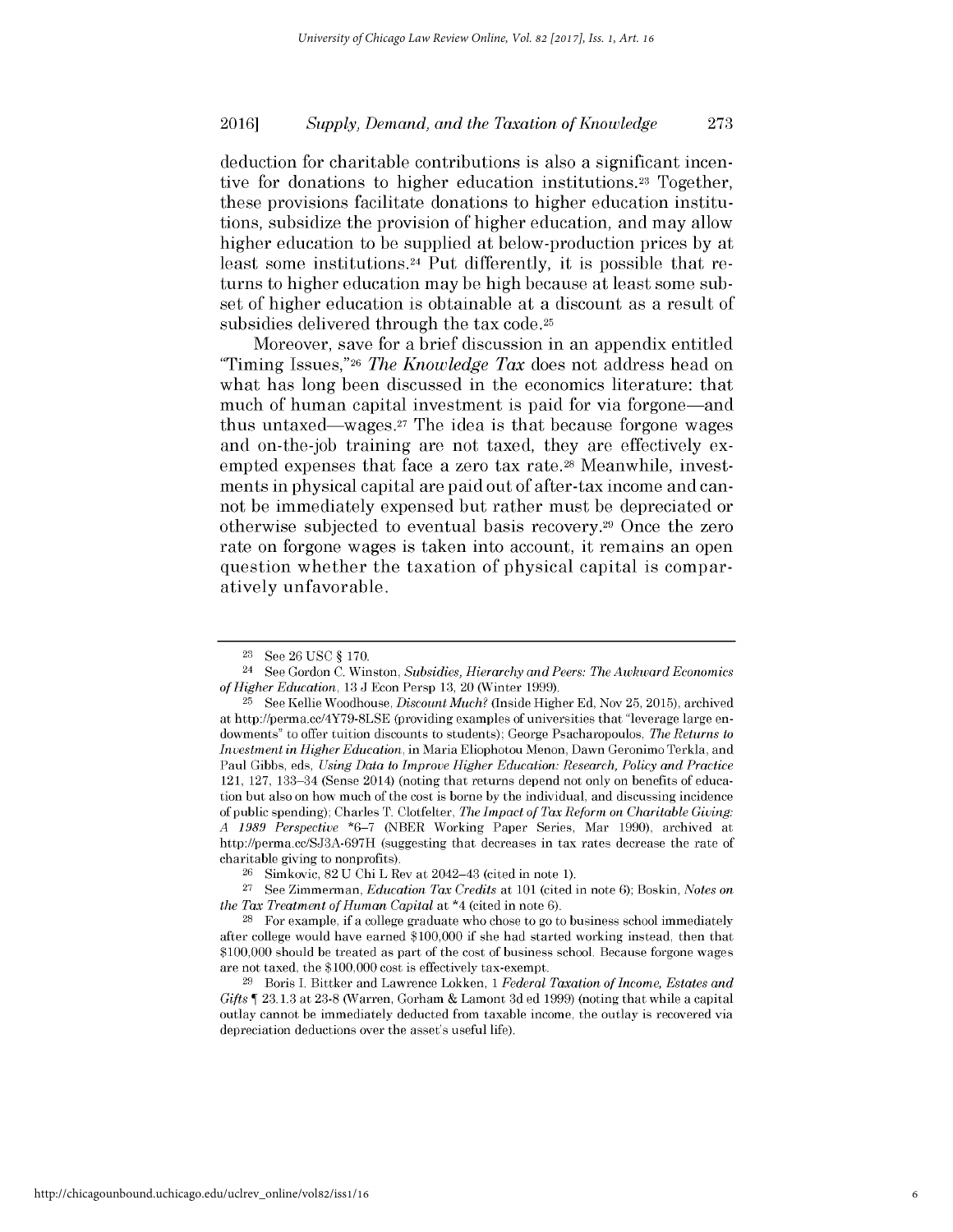In his appendix discussion, Simkovic downplays the importance of forgone earnings, at least with respect to "high-end bachelor's, master's, and professional degrees."30 He argues that forgone wages are less likely to be a significant factor here because earnings and job opportunities for such "young and inexperienced workers" are limited, making direct education expenditures the more significant expenses.<sup>31</sup> However, while it is certainly the case that wages for those without a college degree may be low, this may be less true for those with a college degree who are deciding whether to start work immediately or to enroll in graduate school. Moreover, one wonders whether those in the market for such high-end degrees may be least likely to be affected by unfavorable taxation of human capital, if such taxation exists.<sup>32</sup>

The broader point is that, along with supply-side tax provisions, the impact of tax-exempt forgone earnings seems central to the distortionary taxation analysis. This calls for a more robust analysis of how such tax-exempt forgone earnings might affect different categories of higher education consumers differently, how supply-side provisions come into play, and how both of these factors interact with features such as progressivity, ordinary tax rates, and limited deductions and credits for higher education to ultimately determine whether human capital investment is, in fact, taxed unfavorably.33

Finally, one must also be careful to disaggregate tax provisions that appear to favor investments in traditional capital investments but that may be dependent on the decision to pursue higher education. For example, Simkovic characterizes certain provisions allowing tax-advantaged treatment of retirement accounts (such as  $401(k)$  plans,  $403(k)$  plans,  $457$  plans, and IRAs)

<sup>30</sup> Simkovic, 82 U Chi L Rev at 2042 (cited in note 1).

 $31$  Id.

 $32$  It is worth noting that, contrary to Simkovic's claim that forgone wages are less important now because college completion rates have increased and completion times have decreased, the data suggest that the picture may be more complex for more-recent cohorts. See Doug Shapiro, et al, *Completing College: A National View of Student Attainment Rates; Fall 2009 Cohort* **\*17,** 58-61 (National Student Clearinghouse Research Center, Nov 2015), archived at http://perma.cc/5B4Z-DDPT. To be fair, though, it might also be the case that those who pursued higher education during the 2008 recession may have had fewer alternative earnings or job prospects. See Bridget Terry Long, *The Financial Crisis and College Enrollment: How Have Students and Their Families Responded?,* in Jeffrey R. Brown and Caroline M. Hoxby, eds, *How the Financial Crisis and Great Recession Affected Higher Education* 209, 215-27 (Chicago 2015) (finding generally that college enrollment increased at a faster pace during the recent recession than in previous recessions).

<sup>33</sup> See Boskin, *Notes on the Tax Treatment of Human Capital* at \*4, 7-10 (cited in note 6) (introducing the notion that earnings forgone when pursuing higher education are not taxed).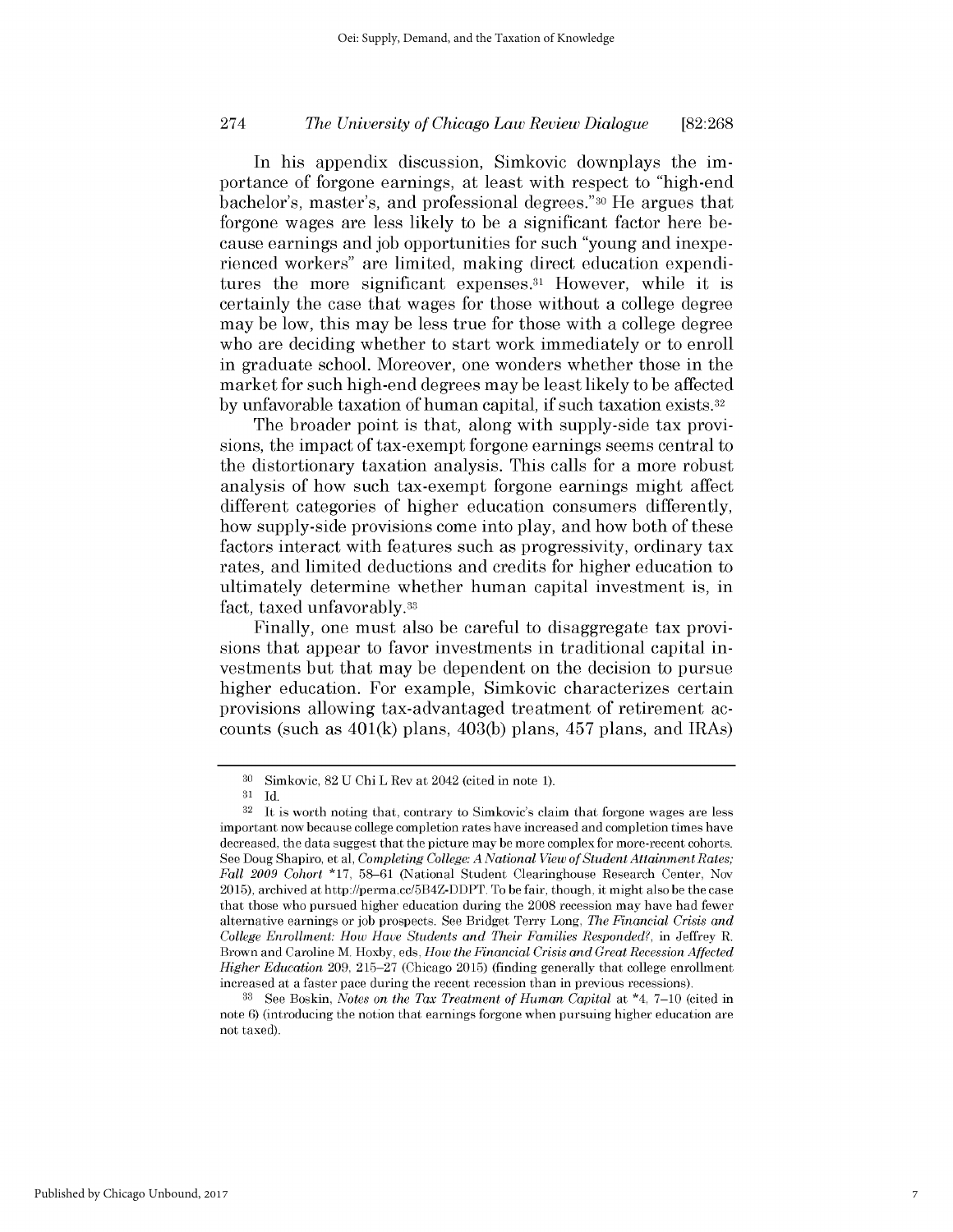as favoring traditional investments.<sup>34</sup> However, the degree to which a taxpayer benefits from these provisions may be at least partially dependent on whether that taxpayer pursued higher education in the first place. So, for example, to the extent that some of these retirement incentive provisions are "upside down" and yield greater benefits at higher income levels, they may depend on an earnings potential that correlates with higher education levels. The more nuanced approach would be to parse these effects, rather than lumping all provisions into two rough boxes those appearing to favor higher education and those appearing to favor other capital investments.

To sum up: In measuring the relative harshness of the regimes for taxing human and other capital, it is important to fully evaluate the impact of supply-side provisions and untaxed forgone earnings and to examine how this might differ for various types of higher education decisions. We must also be sure that provisions that appear on first blush to favor traditional investments are not themselves dependent on prior human capital investments. These factors potentially complexify the analysis and ought to be squarely addressed.35

### **II.** How Do PEOPLE **DECIDE** TO **INVEST IN** HuMAN **CAPITAL?**

Explaining demand for higher education is a tricky exercise.<sup>36</sup> **If** there is, in fact, an undersupply of educated labor, this could be due to a couple of different factors. First, too few people may be

**<sup>34</sup>**Simkovic, **82 U** Chi L Rev at **2015-16** (cited in note **1).**

**<sup>35</sup>A** more fundamental point bears mentioning: if one takes seriously the idea that government expenditures may be delivered directly through grant and in-kind programs or indirectly through tax expenditures, then one should wonder whether **we** can cleanly segregate the tax analysis from a discussion of government grants and higher education subsidies. See, for example, David **A.** Weisbach and Jacob Nussim, *The Integration of Tax and Spending Programs,* **113** Yale L **J 955, 961-66** (2004) (exploring the problem of whether to implement a government program through direct expenditures or the tax system); Anne L. Alstott, *The Earned Income Tax Credit and the Limitations of Tax-Based Welfare Reform,* **108** Harv L Rev **533,** 536-44 **(1995)** (exploring normative tensions in the decision whether to deliver income transfers through the earned income tax credit or through traditional welfare). See also generally Stanley **S.** Surrey, *Pathways to Tax Reform: The Concept of Tax Expenditures* (Harvard **1973).** The analysis in *The Knowledge Tax* raises deeper questions of what counts as a tax provision in the higher education context, a point that has been recognized elsewhere in the literature. See, for example, John R. Brooks, *Income-Driven Repayment and the Public Financing of Higher Education*, 104 Georgetown L **J 229, 258-62 (2016)** (arguing that government income-driven student loan repayment programs may be reconceptualized as direct grants paired with taxes on future income). This nagging question underlies the entire analysis, but it is a topic for another day.

**<sup>36</sup>**Professor Simkovic's discussion focuses on **US** tax rules, so **I** confine my discussion to the **US** higher education market.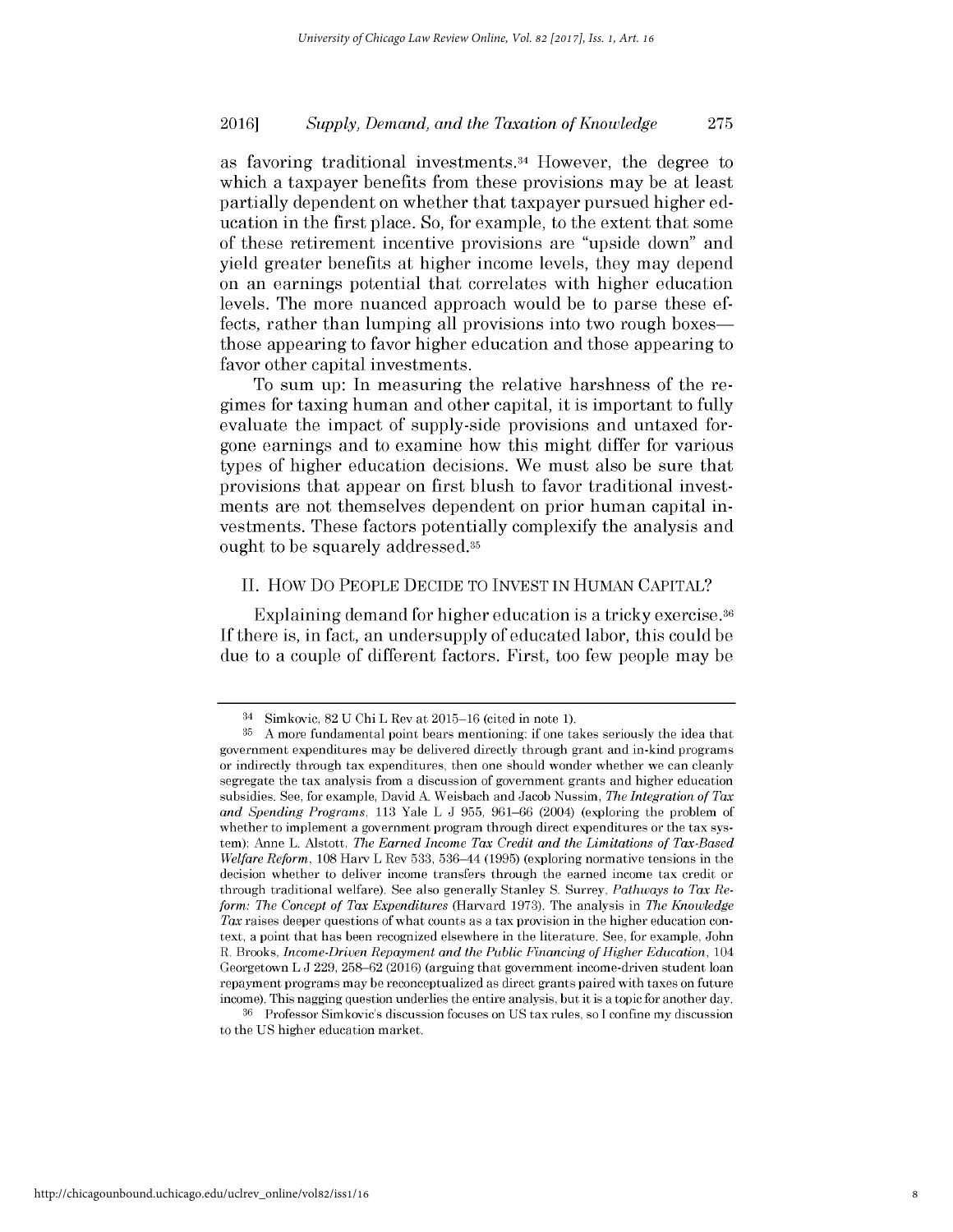choosing to pursue higher education in the first place. Alternatively, a **high** dropout rate (what the literature terms low "persistence") may be a cause. Each of these explanations could in turn depend on a number of different variables, and the variables themselves are likely to differ based on program and degree type. Depending on which explanation dominates and the type of program at issue, the distortionary taxation story could prove a better or worse fit.

## **A.** Decision to Pursue Higher Education

With respect to the initial choice to pursue higher education, the literature suggests that this is a decision that unfolds in stages, that several factors might be in play, and that the significance of each factor might vary over time. Factors such as the strength of parental support and encouragement, the influence of peers, the student's own achievement level, the existence and level of financial aid, and the impact of teachers and guidance counselors may exert varying degrees of influence at different stages of the decision making process.<sup>37</sup> Studies suggest that behaviors of individuals in high-income households may differ from those of individuals in low-income households<sup>38</sup> and that the higher education decisionmaking process may vary across demographic lines.39 The literature also suggests that knowledge about

**<sup>37</sup>**See, for example, Don Hossler, Jack Schmit, and Nick Vesper, *Going to College: How Social, Economic, and Educational Factors Influence the Decisions Students Make* 21-30 (Johns Hopkins 1999). In a nine-year longitudinal study of postsecondary educational decisionmaking among a sample of Indiana high school students, researchers found differences in factors that influenced decisions and outcomes of students in the ninth grade and in the twelfth grade. Researchers also found that strong parental support and encouragement were the most important factors in determining whether students went to college. See id at 21-30, 101-13.

<sup>38</sup>See, for example, Mohamad Hamadeh and Roy Khoueiri, *Demand Elasticities for Higher Education in the United States,* 5 Intl J Bus & Econ Persp 60, 65 (Fall 2010) (finding that price and income elasticities of demand are higher in public institutions than in private institutions, reflecting the higher price and income sensitivity of individuals in lower income brackets).

<sup>39</sup> See, for example, Eric Grodsky and Catherine Riegle-Crumb, *Those Who Choose and Those Who Don't: Social Background and College Orientation,* 627 Annals Am Acad Polit & Soc Sci 14, 21-31 (Jan 2010) (finding that parental education, race or ethnicity, and nativity predict whether students have lifelong expectations of attending college). See also generally Susan P. Choy, *Students Whose Parents Did Not Go to College: Postsecondary Access, Persistence, and Attainment,* in John Wirt, et al, *The Condition of Education 2001* \*xviii (Department of Education, 2001), archived at http://perma.cc/RFD9-5NYQ (finding that postsecondary students whose parents did not go to college are disadvantaged with respect to postsecondary education access, after controlling for various factors); William N. Evans and Robert M. Schwab, *Finishing High School and Starting College: Do Catholic Schools Make a Difference?,* 110 Q J Econ 941 (1995) (finding that attending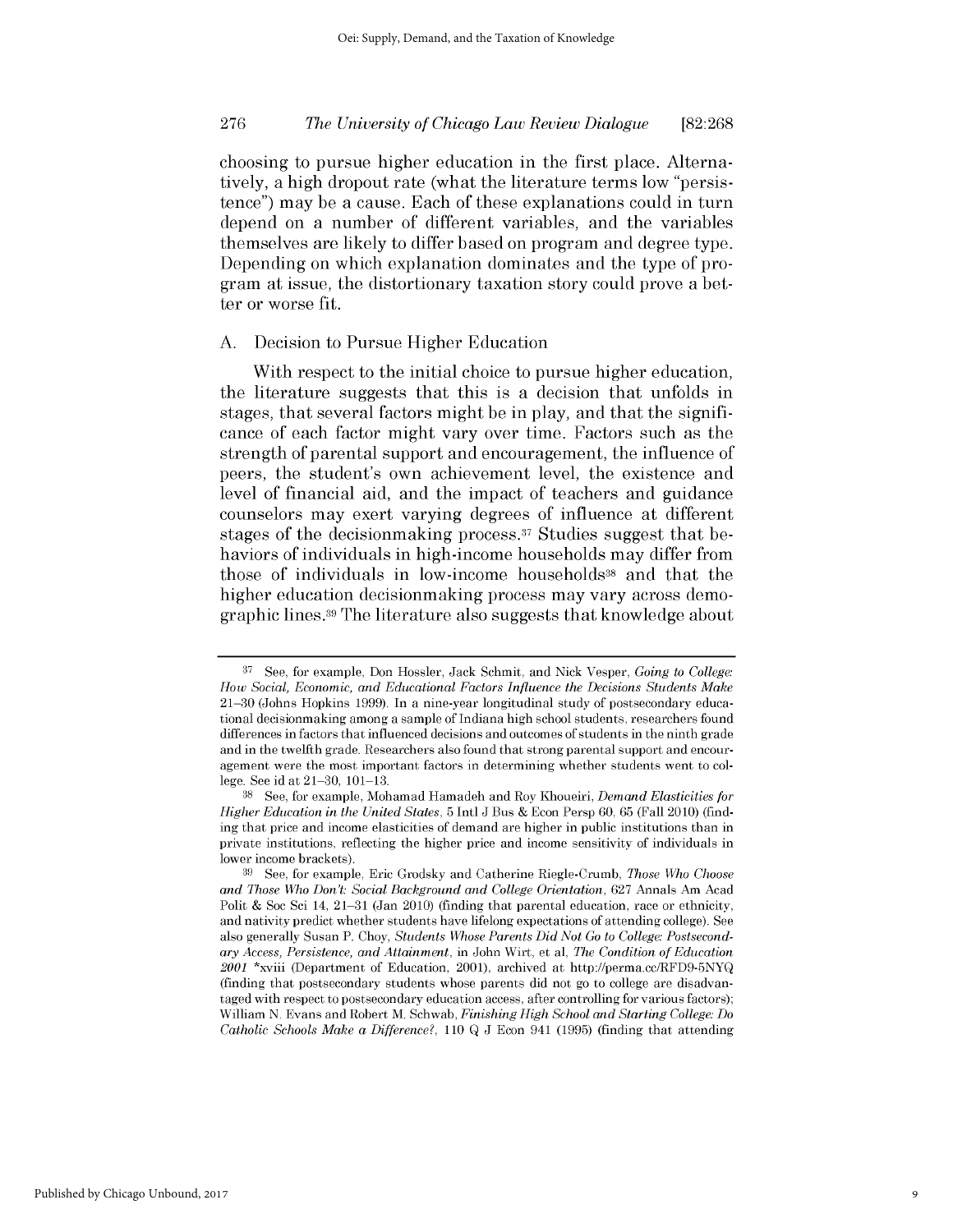the returns to education may be imperfect, particularly at the time students decide whether to pursue higher education.40

In short, the decision to pursue higher education is a complex one, and it is not clear that everyone who chooses higher education does so consciously or rationally.41 It is certainly possible that distortionary taxation may play a role in determining demand for higher education, but the important question for purposes of tax policy design is how exactly tax considerations interact with other decisional factors to create specific outcomes.

### B. Persistence

An undersupply of educated labor may also be due to a lack of persistence among those who choose higher education. The **US** education system may be broadly characterized as one with **high** levels of entry but also **high** levels of dropout.42 Dropout rates may vary based on a number of factors, including whether the student is pursuing education full- or **part-time.43**

41 Grodsky and Riegle-Crumb, 627 Annals Am Acad Polit & Soc Sci at 15, 17 (cited in note 39) (comparing students who assume from a young age that they will attend college to those who make later conscious decisions to attend).

<sup>42</sup>See Shapiro, et al, *Completing College* at **\*16** (cited in note 32) (reporting a 52.9 percent completion rate after six years for the fall 2009 college-going cohort); Grace Kena, et al, *The Condition of Education 2015* \*184, 234-37 (Department of Education, May 2015), archived at http://perma.cc/Z5CU-3HZD (reporting college enrollment and dropout rates for American students); Cathy Wendler, et al, *The Path Forward: The Future of Graduate Education in the United States* \*27-28 (Educational Testing Service, Apr 2010), archived at http://perma.cc/KM3P-AN8H (noting a 40 to 50 percent estimated noncompletion rate for doctoral students). See also Kartik Athreya and Janice Eberly, *The College Premium, College Noncompletion, and Human Capital Investment* \*2 (Federal Reserve Bank of Richmond Working Paper Series, Feb 26, 2015), archived at http://perma.cc/XD4M-XVYX (noting that college enrollments are at a historic high while noncompletion rates are over 50 percent).

43 See Xianglei Chen and C. Dennis Carroll, *Part-Time Undergraduates in Postsecondary Education: 2003 04; Postsecondary Education Descriptive Analysis Report* \*27-47 (Department of Education, June 2007), archived at http://perma.cc/T784-RART (finding, consistent with prior reports, that part-time education enrollment is negatively associated with degree completion and persistence); Steven C. Riggert, et al, *Student Employment and Higher Education: Empiricism and Contradiction, 76 Rev Educ Rsrch 63, 71, 75* (2006) (discussing empirical challenges in parsing the effects of part-time employment on educational outcomes).

Catholic high school generally increases a student's probability of completing high school and entering a four-year college).

<sup>40</sup>See, for example, Winston, 13 **J** Econ Persp at 15 (cited in note 24) (noting that there is "a considerable degree of ignorance of how [higher education investment] will turn out and whether the hoped-for future gains will indeed materialize" and that "[p]eople investing in human capital through a purchase of higher education don't know what they're buying-and won't and can't know what they have bought until it is far too late to do anything about it"); Julian R. Betts, *What Do Students Know about Wages? Evidence from a Survey of Undergraduates,* 31 J Hum Res 27, 49-50 (1996).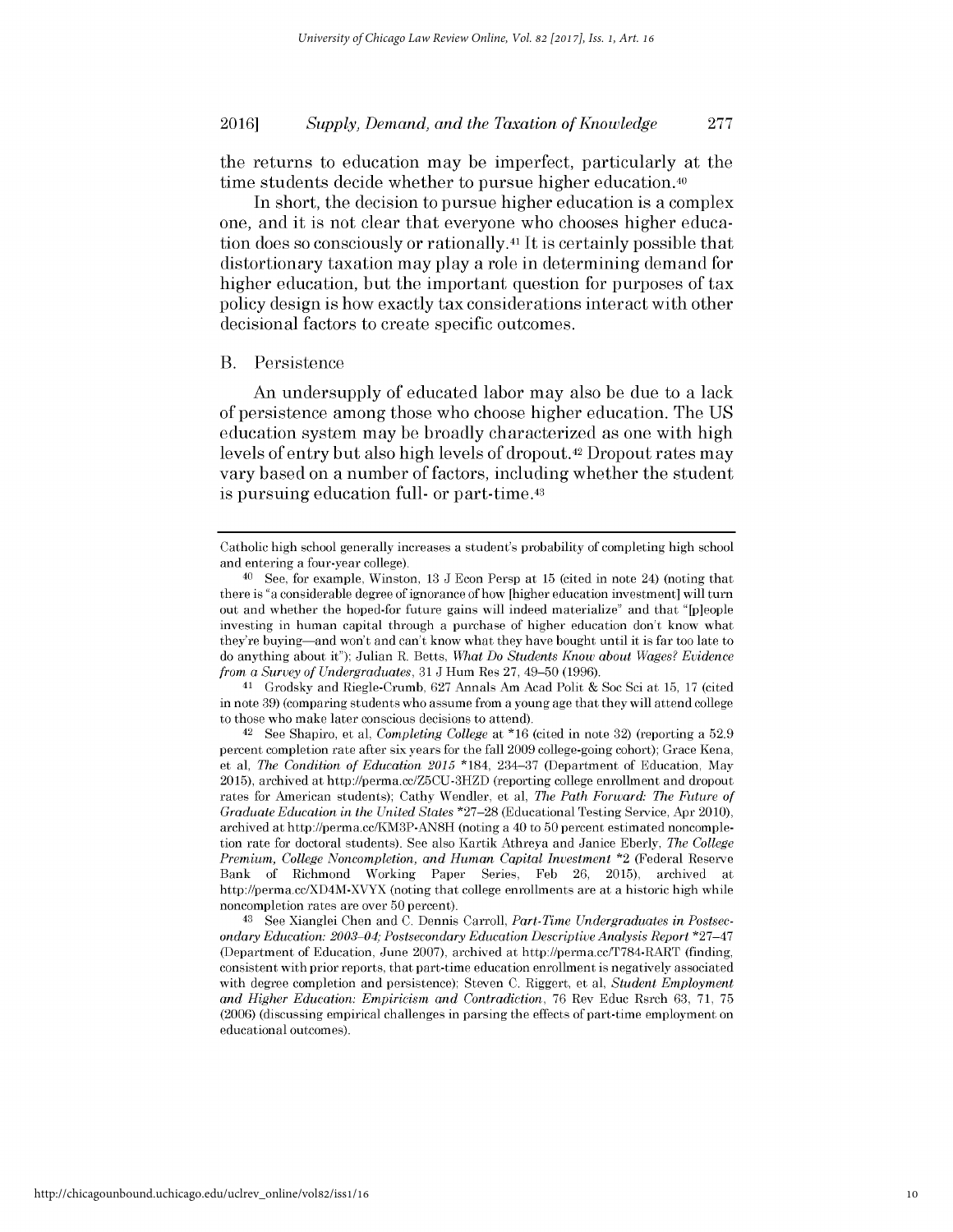If an undersupply of educated labor is due to a lack of persistence rather than an initial decision not to pursue higher education, this might make Simkovic's distortionary taxation argument less persuasive. High dropout rates could conceivably be caused by unfavorable taxation of human capital, but the analysis would have to take a different pathway. We would likely have to assume that students are initially unaware of the unfavorable tax treatment of human capital, discover the unfavorable treatment midstream, and then drop out to pursue capital investment alternatives. While this is certainly possible, it seems improbable. A high dropout rate is more likely explained by the fact that at least some students are unprepared for higher education. If the problem is a lack of qualified or prepared students, then distortionary taxation is likely to play a less significant role, and better tax treatment of human capital may not fix the undersupply of qualified students, at least in the short term.<sup>44</sup>

### C. Are They Substitutes?

Perhaps the most pressing question underlying the entire analysis is what alternatives people pursue if not higher education. Simkovic suggests that higher education investment and other capital investments are substitutes. <sup>45</sup>This is an ambitious argument, and it may be necessary to make his optimal tax point: if higher education and other investments are substitutes, and if investment in higher education is elastic with respect to unfavorable tax consequences, then the optimal tax result that labor should be taxed more harshly than capital would be called into question, because labor is more mobile than generally assumed.46

But it is by no means clear that human capital investment and investment in other types of capital are, in fact, substitutes. It is quite likely that those not choosing to pursue higher education are instead choosing to work immediately. It is also plausible that students are substituting less expensive education choices for more expensive ones (for example, by choosing between public and private education, in-state and out-of-state education, community college and four-year college, trade school and college, part-time and full-time education, or studying in Canada as op-

<sup>44</sup>See Athreya and Eberly, *The College Premium* at \*2 (cited in note 42) (finding that "potential students who do not already enroll tend to have a high risk of not completing college").

<sup>45</sup> Simkovic, 82 U Chi L Rev at 1983, 2016 (cited in note 1).

<sup>46</sup> See id at 2007-10.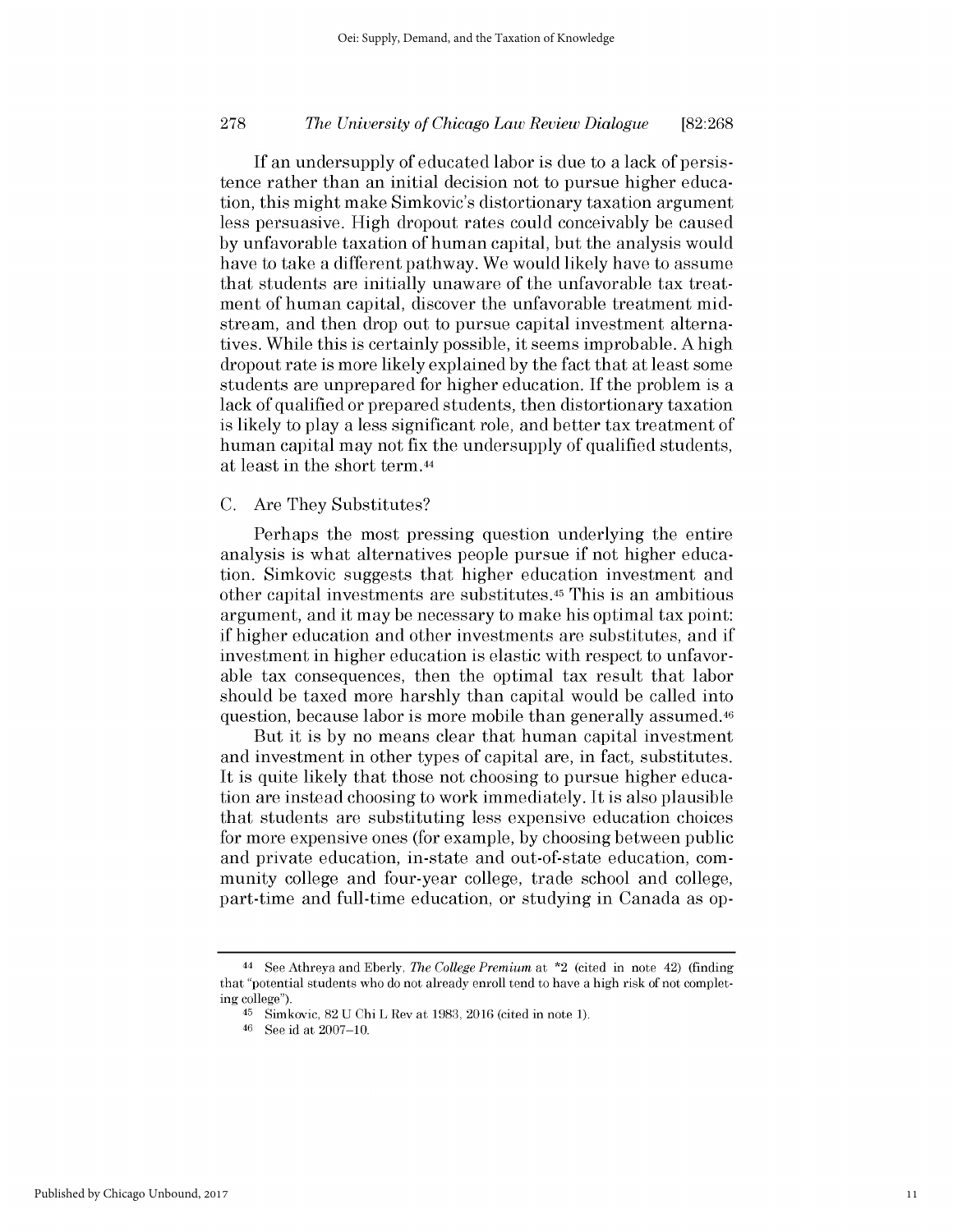posed to the United States). It seems less likely that most students (even college graduates making decisions about graduate school) are choosing to invest in stocks or real estate instead of going to school. *The Knowledge Tax* introduces a hypothetical involving a recent college graduate choosing between going to medical school and investing in real estate.<sup>47</sup> For many, however, the primary substitute for higher education investment is likely to be immediate labor (which is subject to current and ordinary wage taxation) or alternative (for example, less expensive) education choices, rather than alternative capital investments. Of course, it is possible that students are substituting immediate work in order to earn money to make investments in the future-but in that case, the analysis must still grapple with how taxation of that current labor income at ordinary and progressive rates interacts with taxation of later-made investments to influence taxpayer choices.

Another plausible story is that sometimes *parents* are the ones deciding between making traditional capital investments and financing the education of their children.48 For example, one could imagine that in some cases parents decide whether to save and invest for themselves or to pay for their children's higher education. But again, if this is the decisional pathway, a theory of how the decision is made (and a theory of *which* tax incentives are material to parents) seems necessary. So, for example, one might ask whether parents would find immediate tax incentives more salient in their decisionmaking, as opposed to the (ordinary, progressive, and hence unfavorable) taxation of their offspring's labor income down the road.<sup>49</sup>

To summarize: the process by which the supply of educated labor is determined is complex. Before making policy recommendations, we need a nuanced account of how exactly the distortionary taxation story interacts with other factors determining higher education choices, as described by the economics and social science literature. Most pertinently, among those who choose not to pursue higher education, it is not clear whether they are substi-

<sup>47</sup> Id at 1983.

**<sup>48</sup>**See *How America Pays for College: Sallie Mae's National Study of College Students and Parents* \*20-25 (Sallie Mae, 2014), archived at http://perma.cc/4N2S-9ZA6.

<sup>&</sup>lt;sup>49</sup> See Caroline M. Hoxby and George B. Bulman, *The Effects of the Tax Deduction for Postsecondary Tuition: Implications for Structuring Tax-Based Aid* \*16-19 (NBER Working Paper Series, Sept 2015), archived at http://perma.cc/K7SU-22EV; George B. Bulman and Caroline M. Hoxby, *The Returns to the Federal Tax Credits for Higher Education* \*30-32 (NBER Working Paper Series, Jan 2015), archived at http://perma.cc/225P-FET8.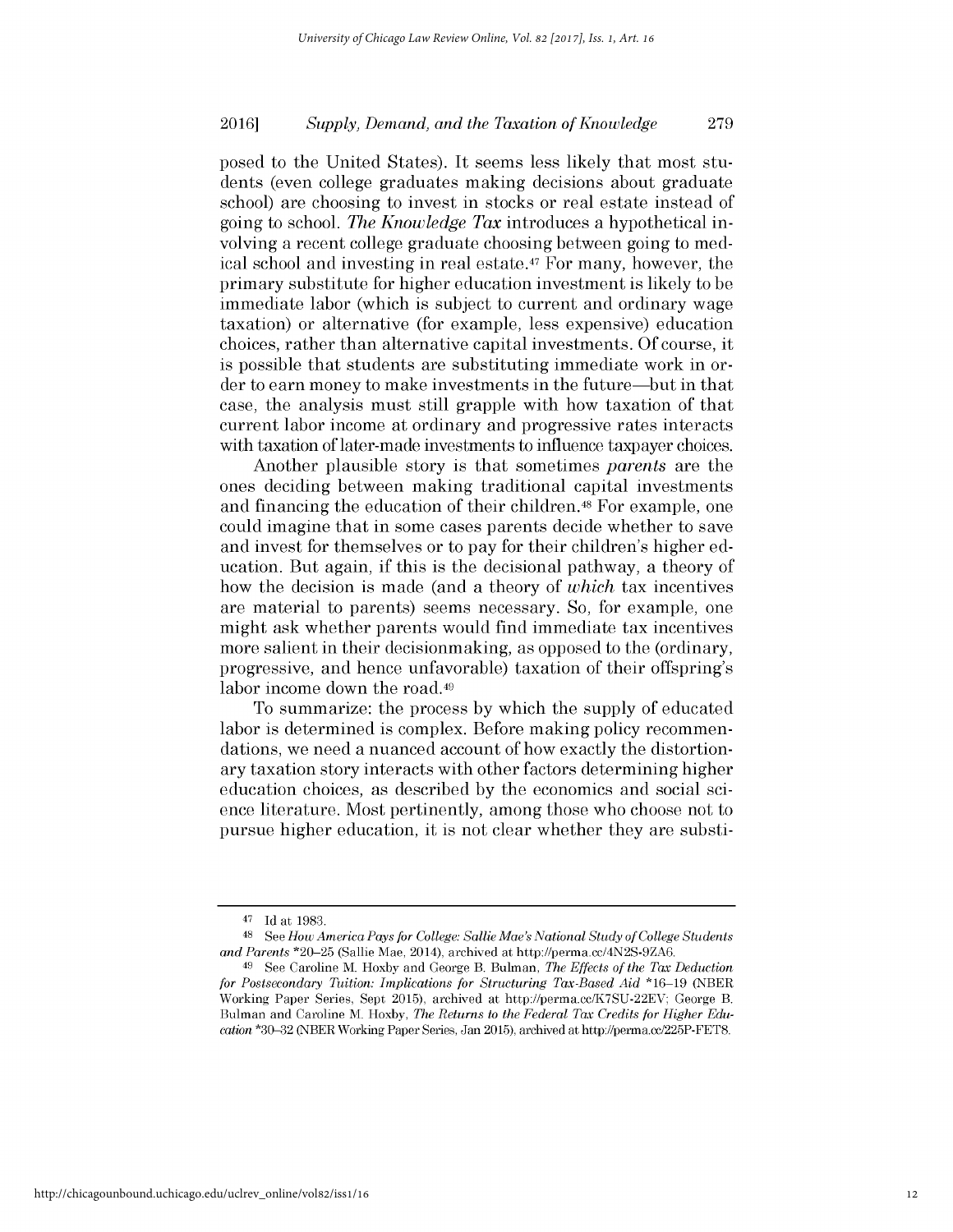tuting traditional investments in so choosing. While the distortionary taxation theory is long-standing and interesting,50 we still do not know how well it stands up to decisionmaking realities.

## III. WHICH TAX RULES ARE SALIENT (AND WHICH ONES AREN'T)?

*The Knowledge Tax* also raises questions regarding which tax incentives matter. Asking whether taxation of labor as a whole is less favorable than taxation of other investments may be of limited help if the goal is to measure the effects of actual tax provisions on human capital investment and to recommend changes in the law. As the growing literature on tax salience tells us, we also need to know *which* tax provisions pertaining to human capital have the most influence on behavior at the point at which the higher education decision is made.<sup>51</sup> Recent studies of how tax incentives shape higher education decisions have focused on the actual behavioral effects of discrete tax incentive provisions and how their design might be improved. These studies suggest that the design of each specific tax provision may matter a good deal perhaps more so than the overall comparative harshness of the regimes for taxing human and other capital.52

For example, we might generally expect direct grants at the time that the decision to pursue education is made (and at the time that tuition is due) to be more salient than later-available tax credits and more salient still than unfavorable rates on laterearned labor income. The literature suggests that students have imperfect ideas about what wages will look like after higher education, particularly at the point of deciding whether to invest in such education.53 If students have imperfect notions of future wages, it seems likely that they will also lack good knowledge of how those wages will be taxed.

In a similar vein, recent studies have closely examined the impact of specific tax credits and deductions (namely, the Hope and Lifetime Learning Tax Credits and the tax deduction for

 $50$  See note 6.

 $51$  See note 11.

 $52$  See Schenk, 28 Yale J Reg at 264-70 (cited in note 11) (surveying the empirical tax-salience literature and finding that "the salience of a tax may affect economic decisions"); Amy Finkelstein, E-ZTax: *Tax Salience and Tax Rates,* 124 Q J Econ 969, 980-83 (2009) (showing that after the adoption of electronic toll collection in various states, the elasticity of demand for driving decreased); Bridget Terry Long, *The Impact of Federal Tax Credits for Higher Education Expenses,* in Caroline M. Hoxby, ed, *College Choices: The Economics of Where to Go, When to Go, and How to Pay for It* 101, 137–42 (Chicago 2004) (finding no enrollment increase as a result of tax credits proposed to increase college enrollment).

**<sup>53</sup>**See, for example, Betts, 31 J Hum Res at 49-50 (cited in note 40).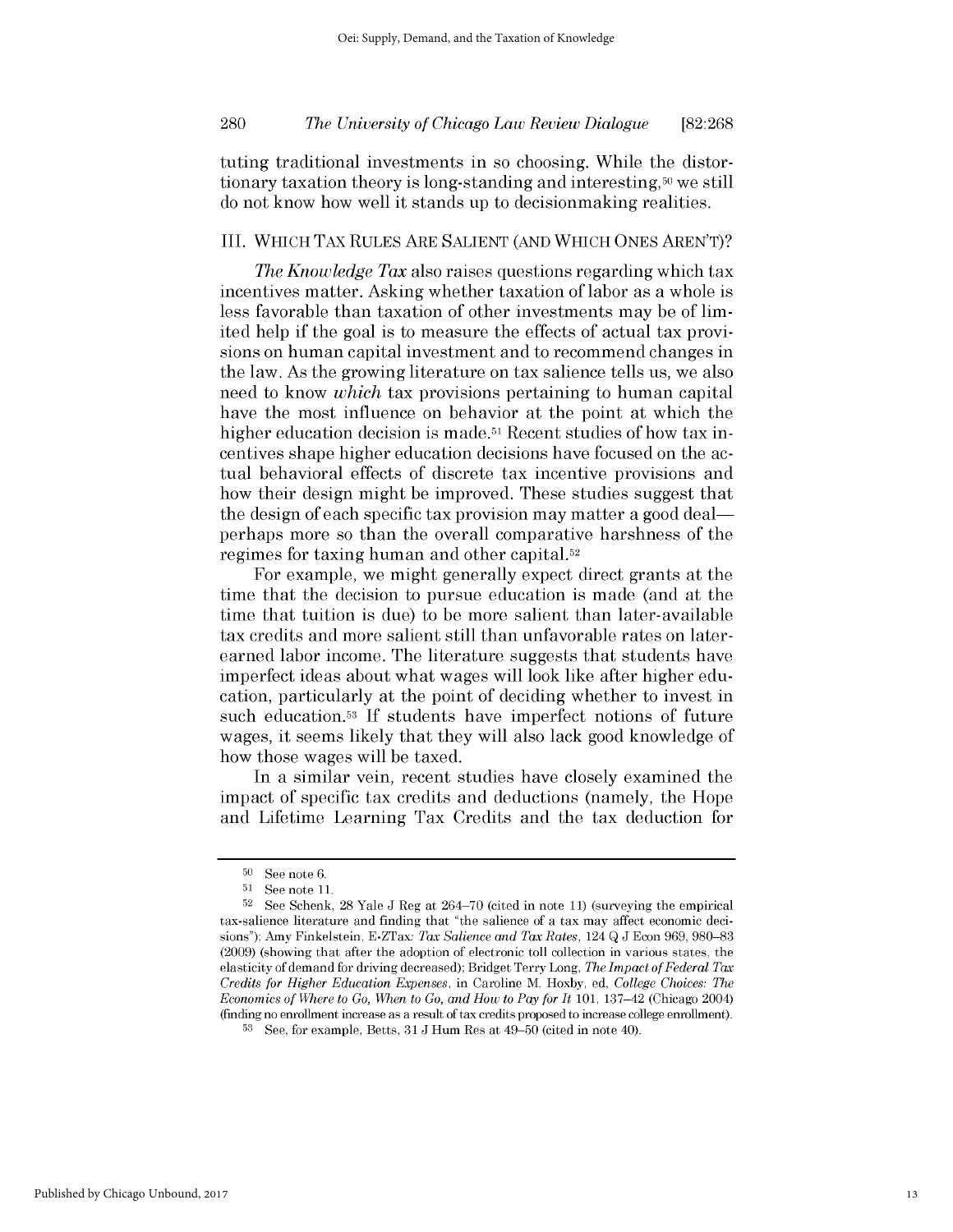higher education) on college attendance.<sup>54</sup> While a couple of papers suggest that the tax credits have had some effect in increasing higher education enrollment among certain populations,55 others suggest that these tax-based aid programs have had no impact.<sup>56</sup> One 2015 study finds no evidence that the federal tax deduction for tuition increases higher education investment, and it suggests that this ineffectiveness may be due to issues of salience and design (such as timing and method of receipt).57 Another study **by** the same authors suggests that the higher education tax credits have negligible effects on college attendance. The authors note that the absence of liquidity constraints among key beneficiaries, timing issues, and the lack of salience of the tax credits at the time when families make decisions are likely explanations for the tax credits' ineffectiveness.58

These studies must be interpreted cautiously. On the one hand, they might suggest that the tax credits and deductions that currently exist are not sufficient to incentivize investment in higher education—which supports Professor Simkovic's argument. On the other hand, these studies may equally suggest that salience, design, and timing, rather than the overall burden on labor, may be the bigger problems and that relatively simple design tweaks may work better than a fundamental overhaul of human capital taxation.<sup>59</sup>

Given the bent of recent scholarship, one wonders whether analyzing the actual behavioral effects of discrete tax provisions

**<sup>54</sup> See,** for example, Hoxby and Bulman, *The Effects of the Tax Deduction for Postsecondary Tuition* at **\*13-18** (cited in note 49); Bulman and Hoxby, *The Returns to the Federal Tax Credits for Higher Education* at **\*18-29** (cited in note 49); Sara LaLumia, *Tax Preferences for Higher Education and Adult College Enrollment,* **65** Natl Tax **J 59, 75-87** (2012); Nicholas Turner, *The Effect of Tax-Based Federal Student Aid on College Enrollment,* 64 Natl Tax **J 839, 852-55 (2011);** Long, *The Impact of Federal Tax Credits* at 129-42 (cited in note **52).** See also Steven Bednar and Dora Gicheva, *Tax Benefits for Graduate Education: Incentives for Whom?,* **36** Econ Educ Rev **181,** 194-95 **(2013)** (examining the impact of **26 USC § 127,** an exemption for certain employer tuition contributions, and other attendance incentives on graduate education persistence, enrollment, and funding choices).

**<sup>55</sup> See** LaLumia, **65** Natl Tax **J** at **75-87** (cited in note 54); Turner, 64 Natl Tax **J** at **852-55, 857** (cited in note 54).

**<sup>56</sup>See** Hoxby and Bulman, *The Effects of the Tax Deduction for Postsecondary Tuition* at **\*16** (cited in note 49); Bulman and Hoxby, *The Returns to the Federal Tax Credits for Higher Education* at **\*30** (cited in note 49); Long, *The Impact of Federal Tax Credits* at 129-42 (cited in note **52).**

**<sup>57</sup>**Hoxby and Bulman, *The Effects of the Tax Deduction for Postsecondary Tuition* at **\*16-19** (cited in note 49).

**<sup>58</sup>**Bulman and Hoxby, *The Returns to the Federal Tax Credits for Higher Education* at **\*30-32** (cited in note 49).

**<sup>59</sup> See,** for example, id; Hoxby and Bulman, *The Effects of the Tax Deduction for Postsecondary Tuition* at **\*16-19** (cited in note 49).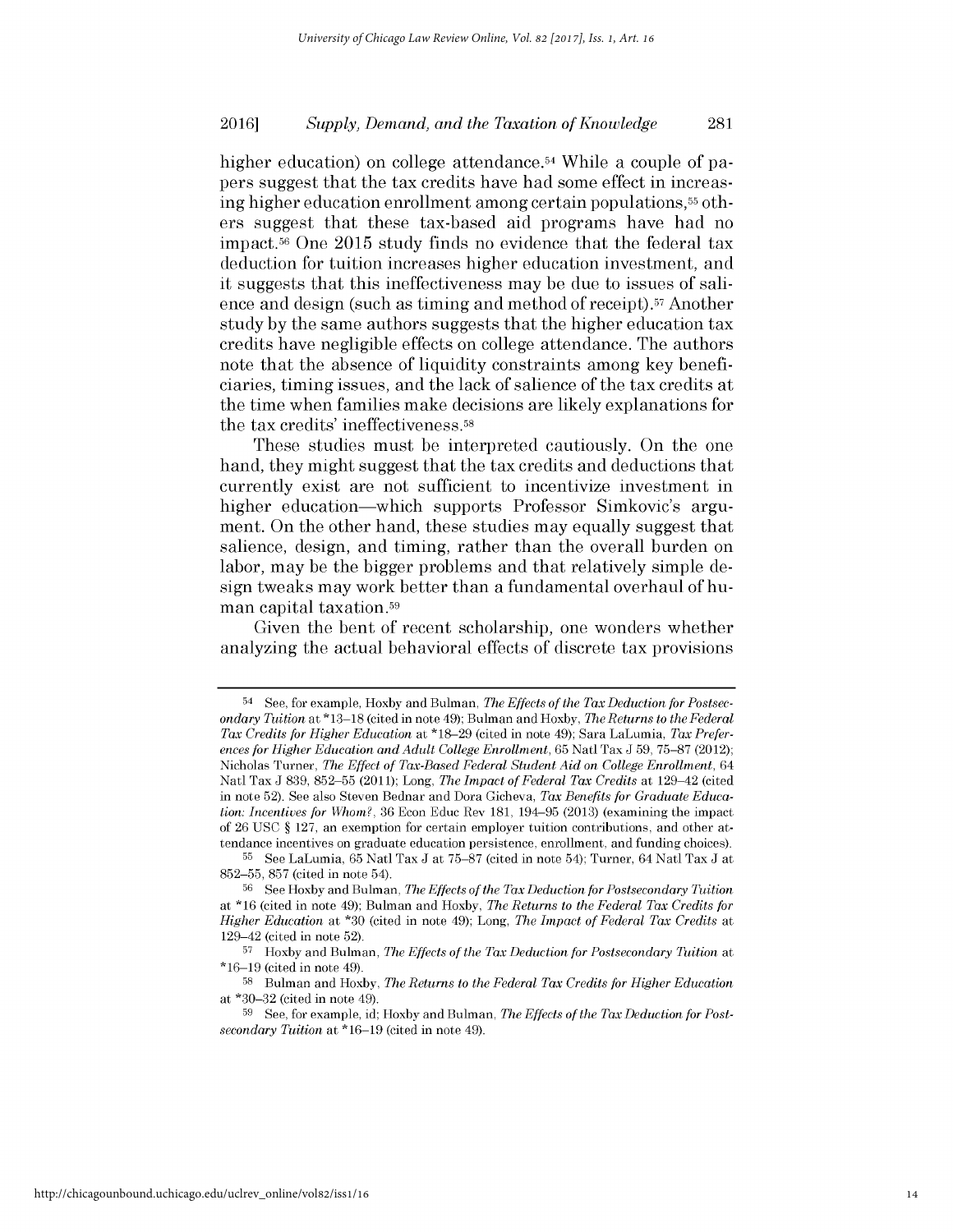rather than aggregating all higher education tax provisions under a broad theoretical umbrella might be the more useful approach. *The Knowledge Tax* does nod to the possibility that various policy options may be more or less salient, but it does not take the analysis further.<sup>60</sup> A more robust delineation of which tax provisions are likely to affect behavior would be a valuable addition.

### **CONCLUSION**

In arguing that investments in human capital and other investments are substitutes and that harsher taxation of labor than of capital may create an undersupply of educated labor, Professor Simkovic is attempting to speak to both the higher education literature and the optimal tax literature. *The Knowledge Tax* addresses an important topic that has potentially important ramifications with respect to inequality, economic growth, and competiveness.61 It pulls together an immense amount of literature from across different fields, and its thesis is tantalizingly ambitious. Yet we already have economic models theorizing the relative tax treatments of human and other capital and predicting labor-supply effects, so the analytical framework has already been laid. The path forward requires robust analysis of tax laws and real-world taxpayer behavior in a manner that can support effective policymaking and rule design. We need data about how and why people (both parents and children) choose higher education. More specifically, we need to determine the extent to which human capital and other investments are substitutes; they may in fact be social complements. To the extent that tax incentives are salient in higher education decisionmaking, I suspect that this is, in part, a behavioral psychology and design question and not simply one of aggregate favorability. Thus, rather than conceptually lumping together the tax treatment of returns to labor, it would be helpful to have a taxonomy of which tax provisions matter to those making higher education decisions, which ones do not, and why. Further empirical research using methodologies such as interviews, surveys, and experiments may help us better understand the impact of taxation on higher education decisions.

Finally, my sense is that we still have not adequately answered the old question whether labor is in fact taxed more harshly than capital once features such as the zero rate on forgone

Simkovic, 82 U Chi L Rev at 2031-32 (cited in note 1).

 $61$  See generally Goldin and Katz, *The Race between Education and Technology* (cited in note 8).